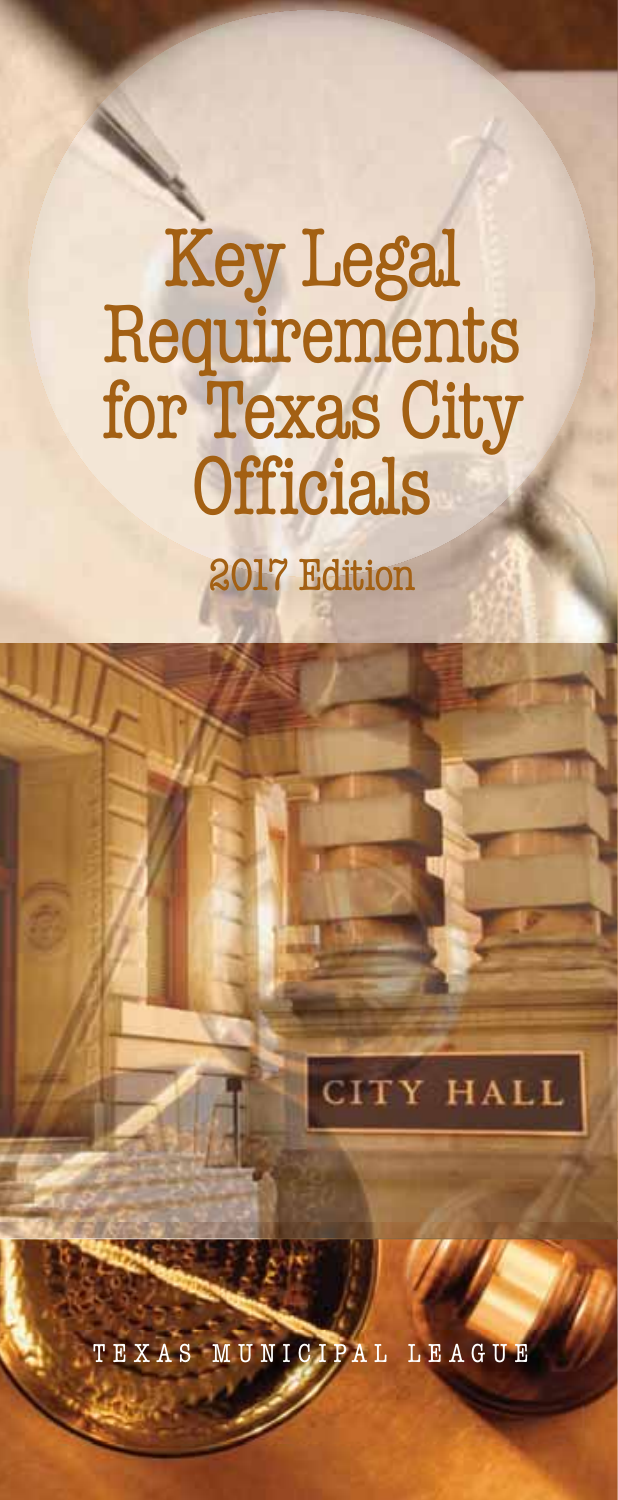The explanations herein are for informational purposes only and should never be substituted for adequate legal advice. Prior to taking action on anything contained herein, a city official should consult with local legal counsel. Please contact the TML Legal Services Department at 512-231-7400 or legalinfo@tml.org for more information. This document is available online at www.tml.org.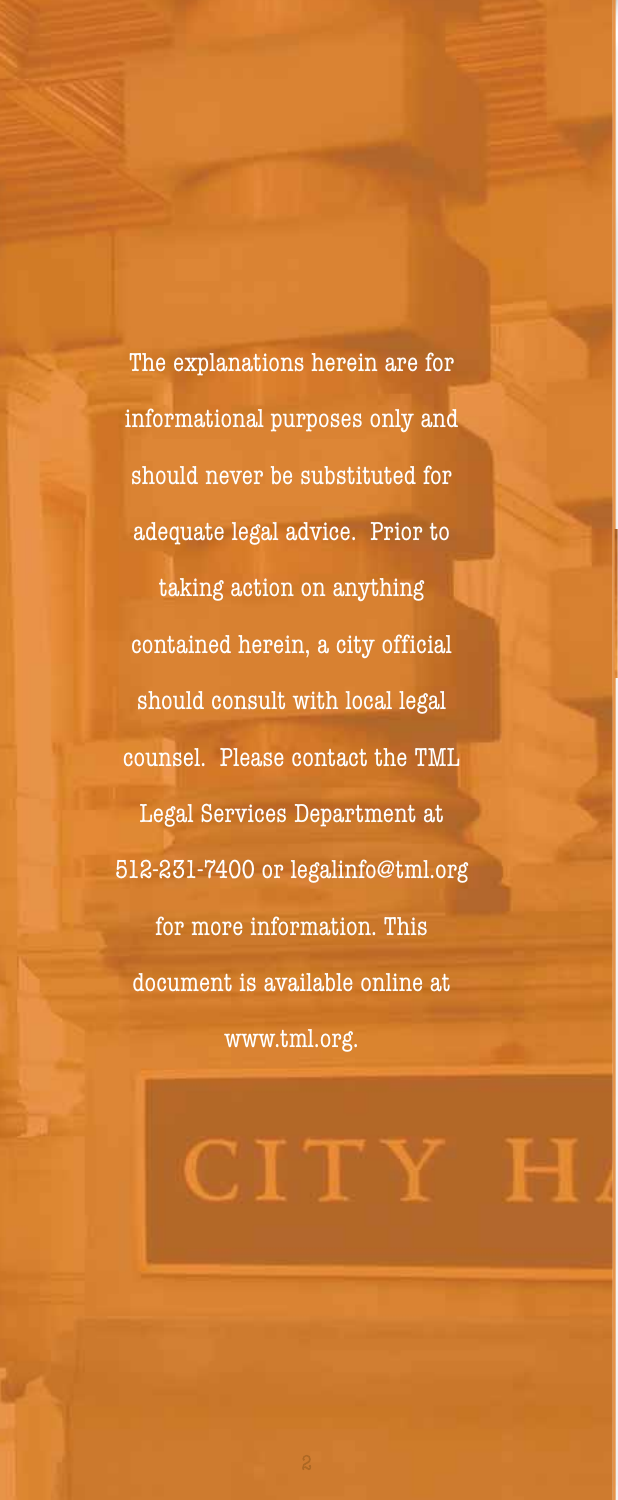# Key Legal Requirements for Texas City **Officials**

## Table of Contents

| Open Government Training              | 4 |
|---------------------------------------|---|
| <b>Texas Open Meetings Act</b>        | 4 |
| <b>Texas Public Information Act</b>   | 5 |
| Ethics                                |   |
| Chapter $171$ - Conflicts of Interest | 6 |
| Chapter 176 - Conflicts Disclosure    | 7 |
| Chapter 553 - Conflicts Disclosure    | 8 |
| Nepotism                              | 8 |
| Dual Office Holding/Incompatibility   | 9 |
| Bribery/Gifts                         |   |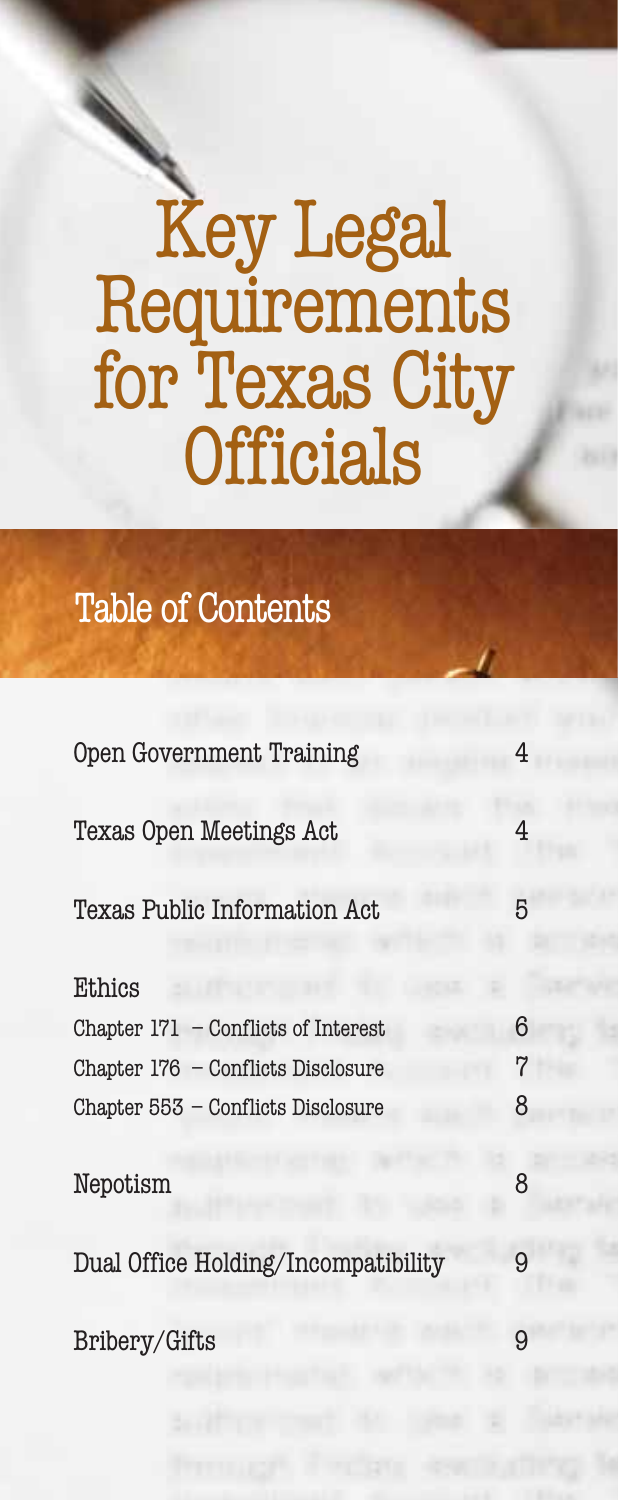### Open Government Training

Each elected or appointed member of a governmental body must take at least one hour of training in both the Open Meetings Act and the Public Information Act. For more information, please visit the attorney general's website at www.texasattorneygeneral.gov.

## Texas Open Meetings Act (TOMA)

**Definition of "meeting":** A meeting occurs any time a quorum of the city council discusses public business that is within the city council's jurisdiction, regardless of the location or means of communication (e.g., phone, in person, email).

**General rule:** Every regular, special, or called meeting of the city council and most boards and commissions (depending on membership and authority) must be open to the public.

**Exception**: TOMA does not apply to purely social gatherings, conventions and workshops, ceremonial events, press conferences, or candidate forums, so long as any discussion of city business is incidental to the purpose of the gathering, and no action is taken.

**Exception:** A city may use an online message board that is viewable by the public for city councilmembers to discuss city business. The message board must meet serval criteria provided for in TOMA.

**Exception:** Statutorily authorized executive or "closed" sessions, including deliberations concerning: (1) purchase or lease of real property; (2) consultation with attorney; (3) personnel matters; (4) economic development; (5) certain homeland security matters; and (6) certain cyber-security matters.

To hold an executive session, the governing body must first convene in open session, identify which issues will be discussed in executive session, and cite the applicable exception. All final actions, decisions, or votes must be made in an open meeting.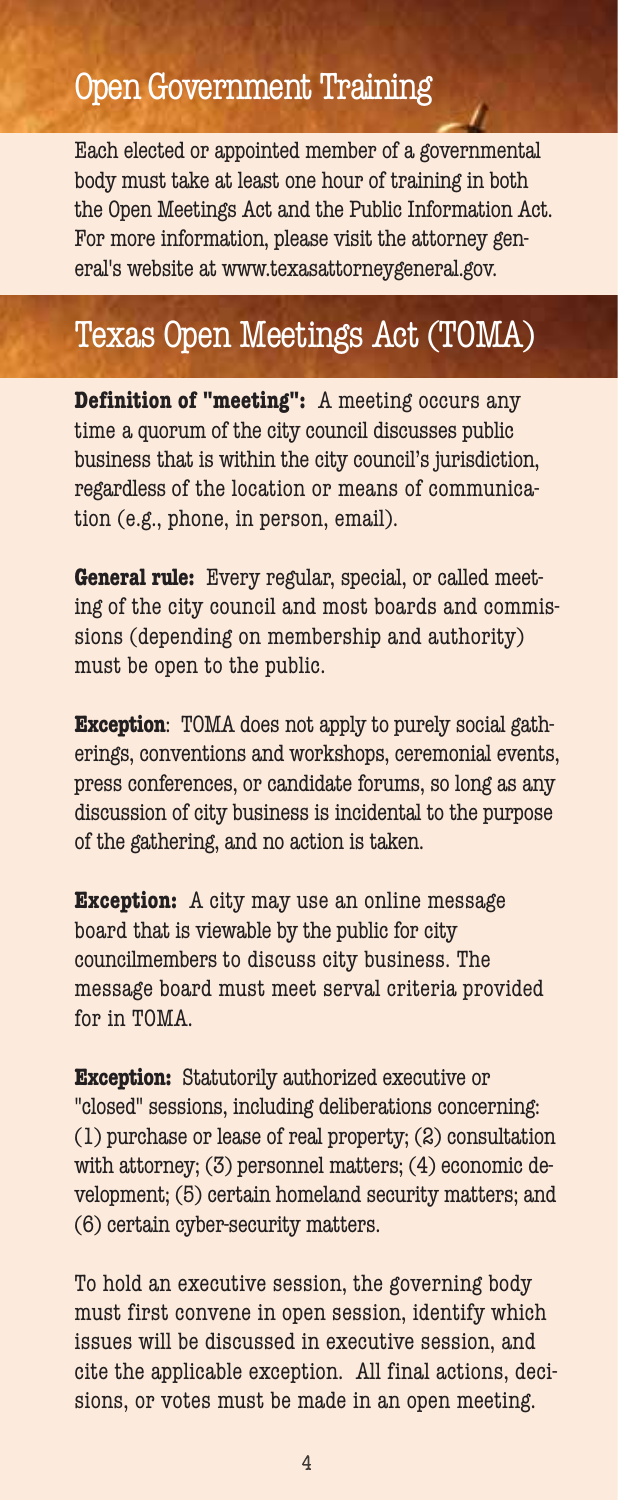**Agenda:** A governmental body must post an agenda that includes the date, hour, place, and subject of each meeting. The agenda must be posted on a bulletin board at city hall in a place readily accessible to the public at all times for at least 72 hours before the meeting. In addition, for cities that have an Internet website: (1) a city under 48,000 population must post meeting notices on its website; and (2) a city over 48,000 population must post the entire agenda on its website.

**Records of meetings:** Cities must keep written minutes or recordings of all meetings, except for closed consultations with an attorney. The minutes must state the subject and indicate each vote, decision, or other action taken.

**Penalties:** Penalties for violating the TOMA range from having the action voided to the imposition of fines and incarceration. Any action taken in violation is voidable and may be reversed in a civil lawsuit. There are four criminal provisions under the TOMA, including:

- (1) Knowingly conspiring to circumvent the Act by meeting in numbers less than a quorum for the purpose of secret deliberations;
- (2) Calling or participating in an impermissible closed meeting;
- (3) Participating in an executive session without a certified agenda or tape recording; and
- (4) Disclosing a certified agenda or tape recording to a member of the public.

### Texas Public Information Act (PIA)

**Definition of "public information":** Public information includes any information that is collected, assembled, or maintained by or for a governmental entity (including information held by an individual officer or employee in the transaction of official business), regardless of the format.

**General rule:** Most information held by a city (or a city official or employee) is presumed to be public information and must be released pursuant to a written request.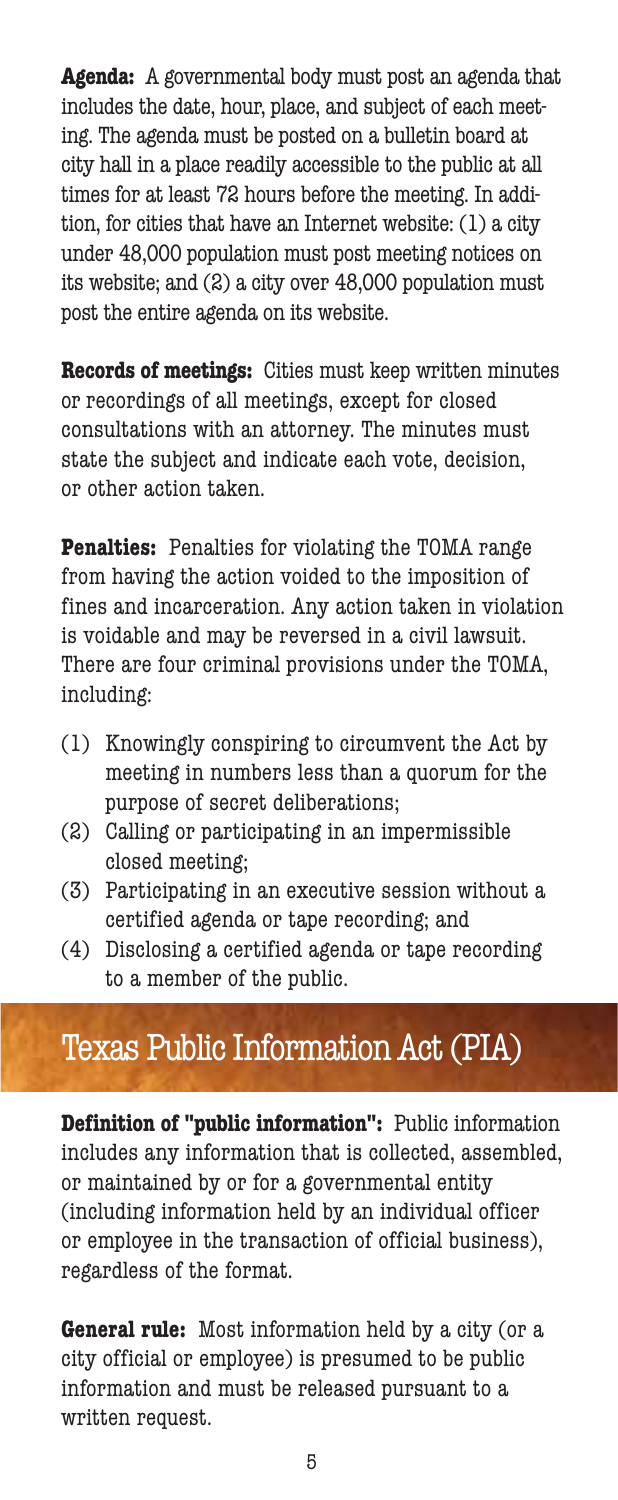**Procedure:** Any member of the public may request information in writing. A city official is prohibited from inquiring into the requestor's motives, and is generally limited to:

- (1) Releasing the information as quickly as is practicable, but generally not later than ten business days following the request; or
- (2) Requesting an opinion from the Texas attorney general's office within ten business days of the request as to whether the information may be withheld.

**Penalties:** Penalties for violating the PIA range from a civil lawsuit against the city or a city official to the imposition of fines and incarceration.

There are three general criminal provisions under the PIA, including:

- (1) Refusing to provide public information;
- (2) Providing confidential information; and
- (3) Destroying government information improperly.

## **Ethics**

#### **Chapter 171 – Conflicts of Interest**

**Definition of "conflict of interest":** A local public official has a conflict of interest in a matter if any action on the matter would involve a business entity or real property in which the official has a substantial interest, and action on the matter would confer an economic benefit on the official.

**General rule:** If a local public official has a substantial interest in a business entity or real property, the official must file an affidavit with the city secretary stating the interest and abstain from any participation or vote on the matter. A local public official is considered to have a substantial interest if a close relative has such an interest.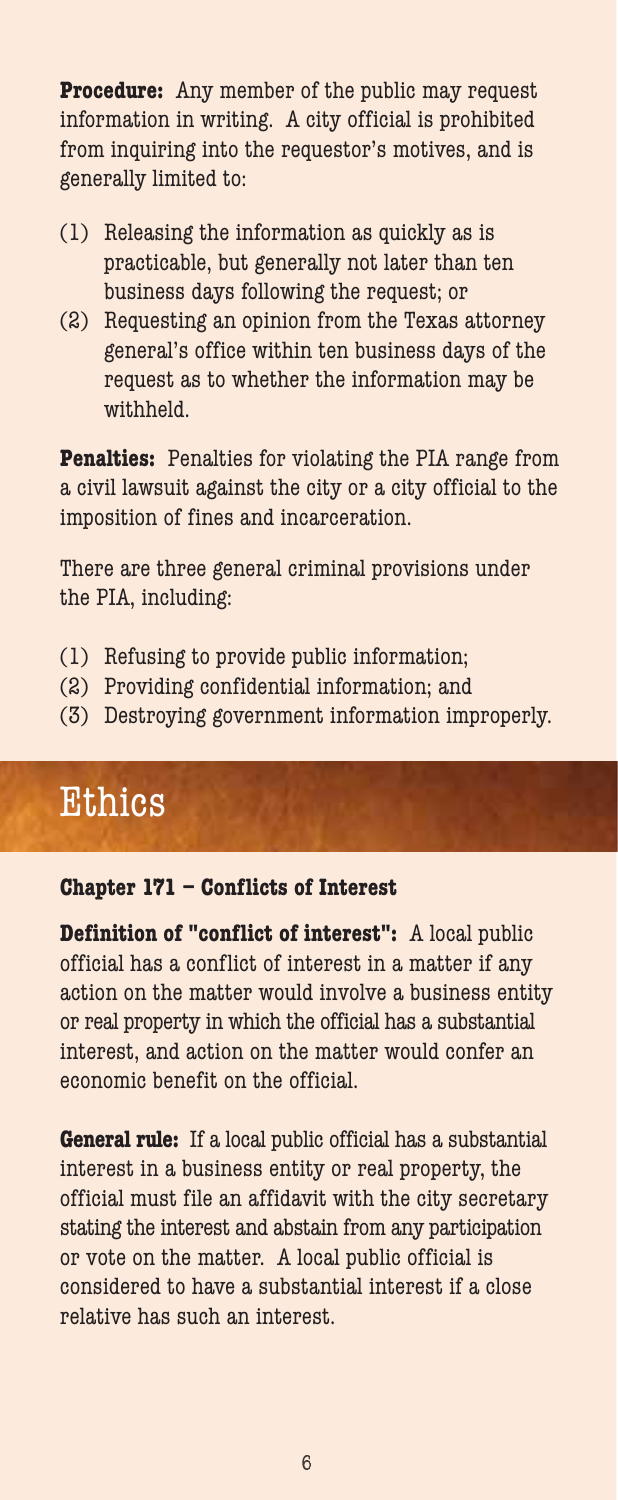**Exception:** If a local public official has a conflict of interest and files an affidavit, the official is not required to abstain from further participation or a vote on the matter if a majority of the members of the governing body also have a conflict of interest and file an affidavit.

**Penalties:** Penalties for violating the conflict of interest provisions range from having the action voided to the imposition of fines and incarceration.

#### **Chapter 176 – Conflicts Disclosure**

**General rule:** Local Government Code Chapter 176 requires that mayors, councilmembers, and certain other executive city officers and agents file a "conflicts disclosure statement" with a city's records administrator within seven days of becoming aware of any of the following situations:

- A city officer or the officer's family member has an employment or business relationship that results in taxable income of more than \$2,500 in the preceding 12 months with a person who has contracted with or is considering contracting with the city ("vendor").
- A city officer or the officer's family member receives and accepts one or more gifts with an aggregate value of \$100 in the preceding 12 months from a vendor.
- A city officer has a family relationship with a vendor.

The chapter also requires a vendor to file a "conflict of interest questionnaire" if the vendor has a business relationship with the city and an employment or other relationship with an officer or officer's family members, has given a gift to either, or has a family relationship with a city officer. The conflicts disclosure statement and the conflict of interest questionnaire are created by the Texas Ethics Commission and are available online at www.ethics.state.tx.us.

**Penalties:** An officer who knowingly fails to file the statement commits either a class A, B, or C misdemeanor, depending on the amount of the contract.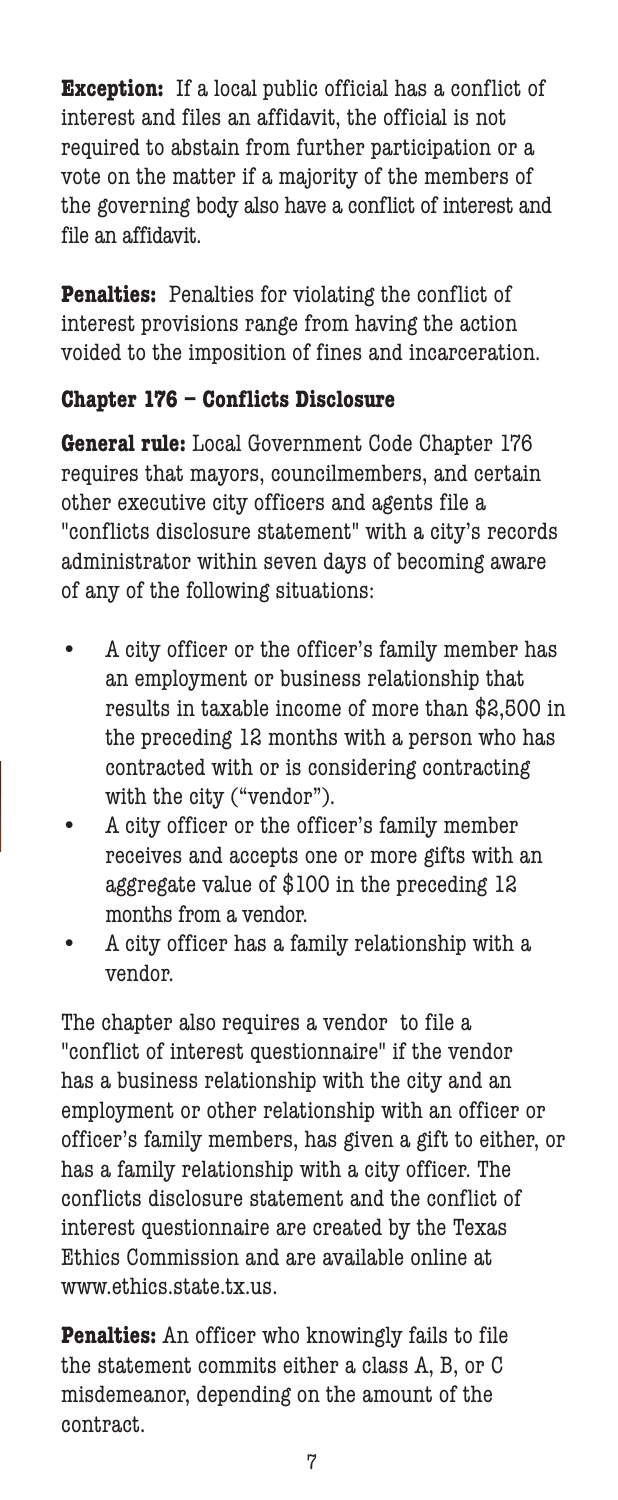#### **Chapter 553 – Conflicts Disclosure**

**General Rule:** Government Code Chapter 553 requires a "public servant" who has a legal or equitable interest in property that is to be acquired with public funds to file an affidavit within ten days before the date on which the property is to be acquired by purchase or condemnation. Chapter 553 applies to the acquisition of both real property (e.g., land) and personal property (e.g., a vehicle). In addition, Chapter 553 seems to apply even when the property is to be acquired by a governmental entity with which the public servant is not affiliated. The affidavit must be filed with the county clerk of the county in which the public servant resides as well as the county clerk of each county in which the property is located.

**Penalties:** A person who fails to file the required affidavit is presumed to have committed a Class A misdemeanor offense if the person had actual notice of the acquisition or intended acquisition of the property. A Class A misdemeanor is punishable by a fine not to exceed \$4,000, confinement in jail for a term not to exceed one year, or both.

## Nepotism

**Definition of "nepotism":** Nepotism is the appointment or employment of a close relative of a city's "final hiring authority (the city council or city manager, depending on the form of government)" to a paid position with the city.

**General rule:** A public official, acting alone or as a member of a governing body, generally may not appoint a close relative to a paid position, regardless of the relative's merit. In addition, the reverse applies. In other words, a person may not be elected to the city council if a close relative is employed by the city, unless the relative first resigns.

**Exception:** The nepotism statute does not apply to cities with fewer than 200 people.

**Exception:** If the employee has been continuously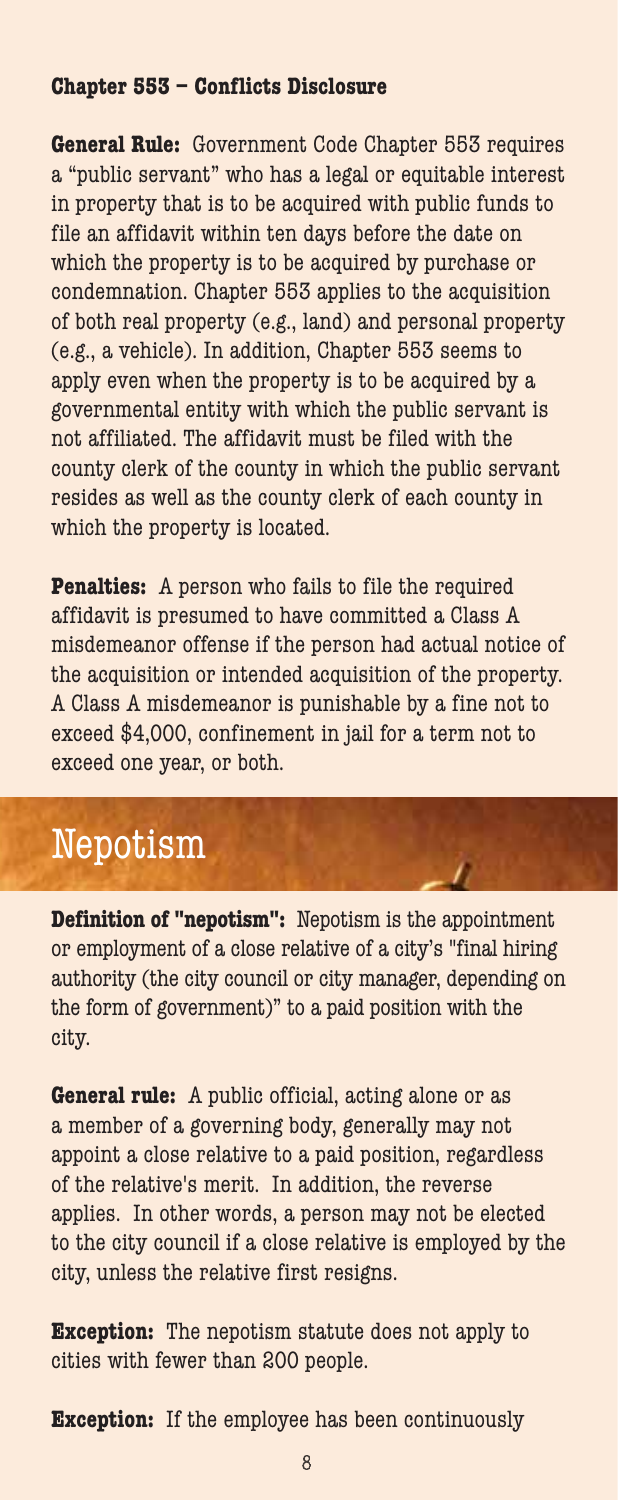employed by the city for a certain period of time, a close relative may be elected to the city council.

**Penalties:** Penalties for violating the nepotism provisions include a fine and immediate removal from office.

## Dual Office Holding/ **Incompatibility**

**Definition of "dual office holding" and general rule:** The Texas Constitution generally prohibits one person from holding more than one paid public office.

#### **Definition of "incompatibility" and general rule:**

Texas law prohibits one person from holding two public offices, regardless of whether one or both offices are paid, if one position might impose its policies on the other or subject it to control in some other way. There are three types of incompatibility:

- (1) "Self-appointment" incompatibility prohibits a member of a governing body from being appointed to another public office over which the governing body has appointment authority;
- (2) "Self-employment" incompatibility prohibits a member of a governing body from being employed in another public office over which the governing body has employment authority; and
- (3) "Conflicting loyalties" incompatibility prohibits one person from holding two public offices in which the duties of one office might negatively affect the duties of the other office.

**Penalties:** A person who accepts a prohibited second office automatically resigns the first office.

## Bribery/Gifts

**Definition of "bribery":** A public official or public employee commits the crime of bribery when he accepts, agrees to accept, or solicits any benefit as consideration for a decision, opinion, recommendation, vote, or other exercise of discretion. The fact that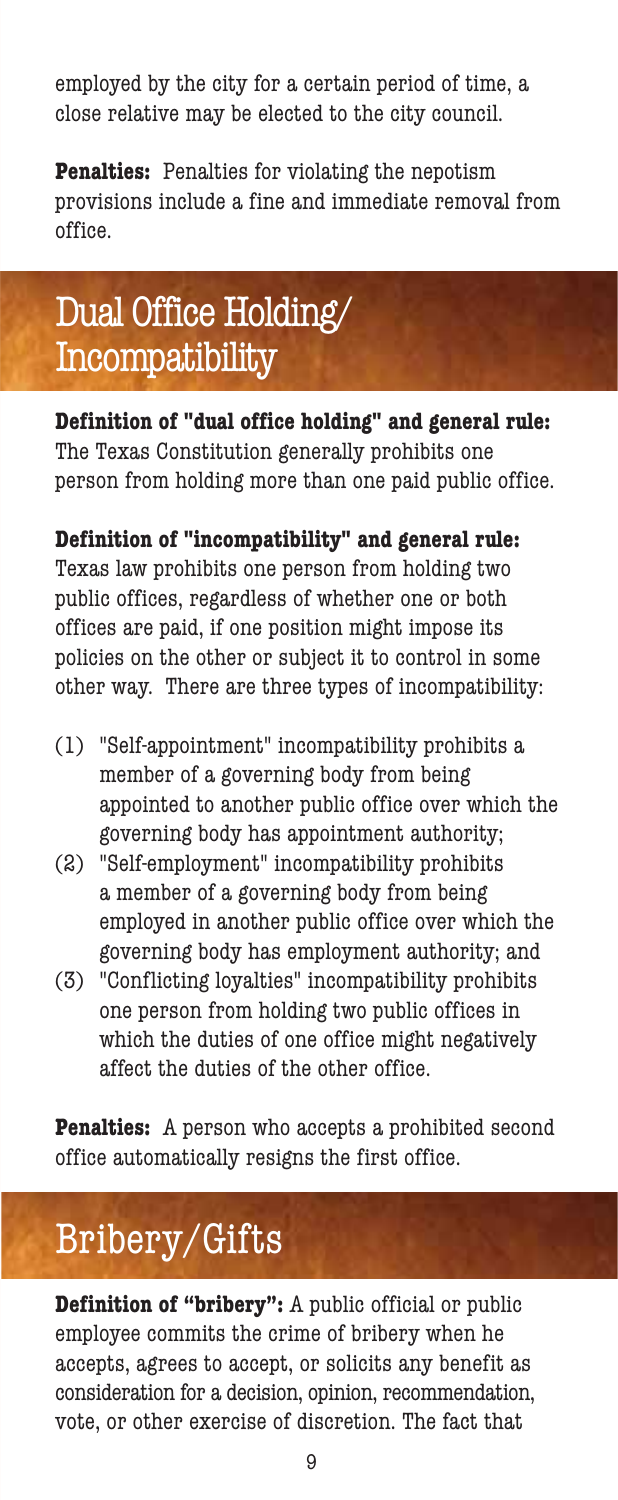a benefit or gift was not offered until after the exercise of official discretion is not considered a defense to a prosecution for bribery.

**Bribery penalty:** The penalty for violating the bribery law is a second degree felony, punishable by two to twenty years imprisonment and a fine of up to \$10,000.

**Gifts:** Public officials and employees are generally prohibited from accepting gifts from any person subject to their jurisdiction, whether or not the gift is related to a specific official action.

**Allowable gifts:** Certain exceptions may apply, such as: (1) an item with a value of less than \$50 (excluding cash or a negotiable instrument, such as a check or gift card); (2) a gift given by a person with whom the official or employee has a familial, personal, business, or professional relationship, independent of the official or employee's status or work; (3) any benefit that the official or employee is entitled to receive by law or for which the person has performed a duty independent of the person's status as a public service (for example, a jury duty fee); or (4) any political contributions as defined by the Texas Election Code. In addition, a public employee or official may in certain circumstances accept as a guest an unsolicited gift or benefit of food, lodging, transportation, or entertainment, so long as the gift is not related to a specific official action.

**Gifts penalty:** The penalty for violating the acceptance of gifts prohibition is, with some exceptions, a class A misdemeanor, punishable by a fine of up to \$4,000 and/or jail time of up to one year.